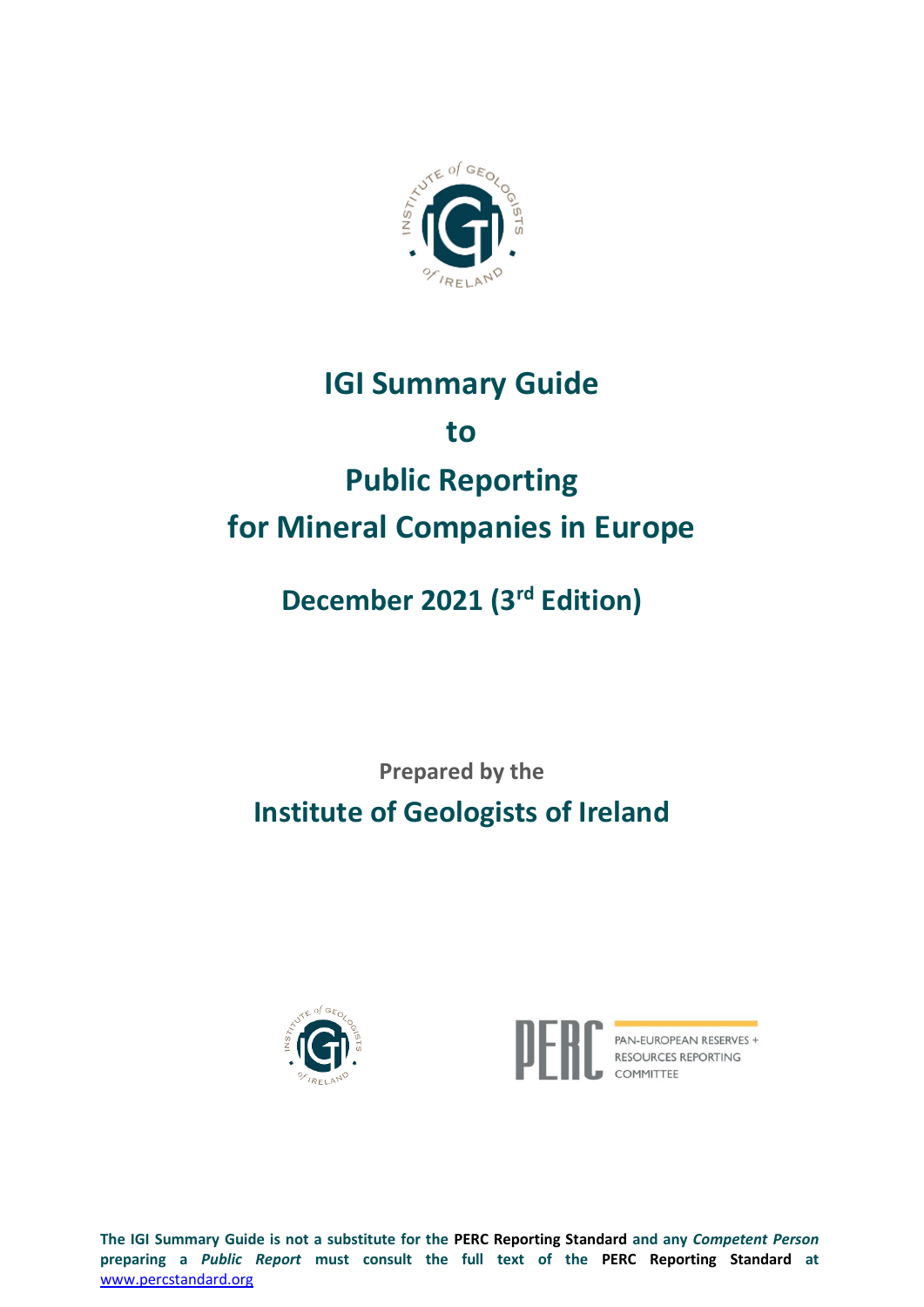**PERC is a Member of**



## **The IGI is a founding member of PERC**

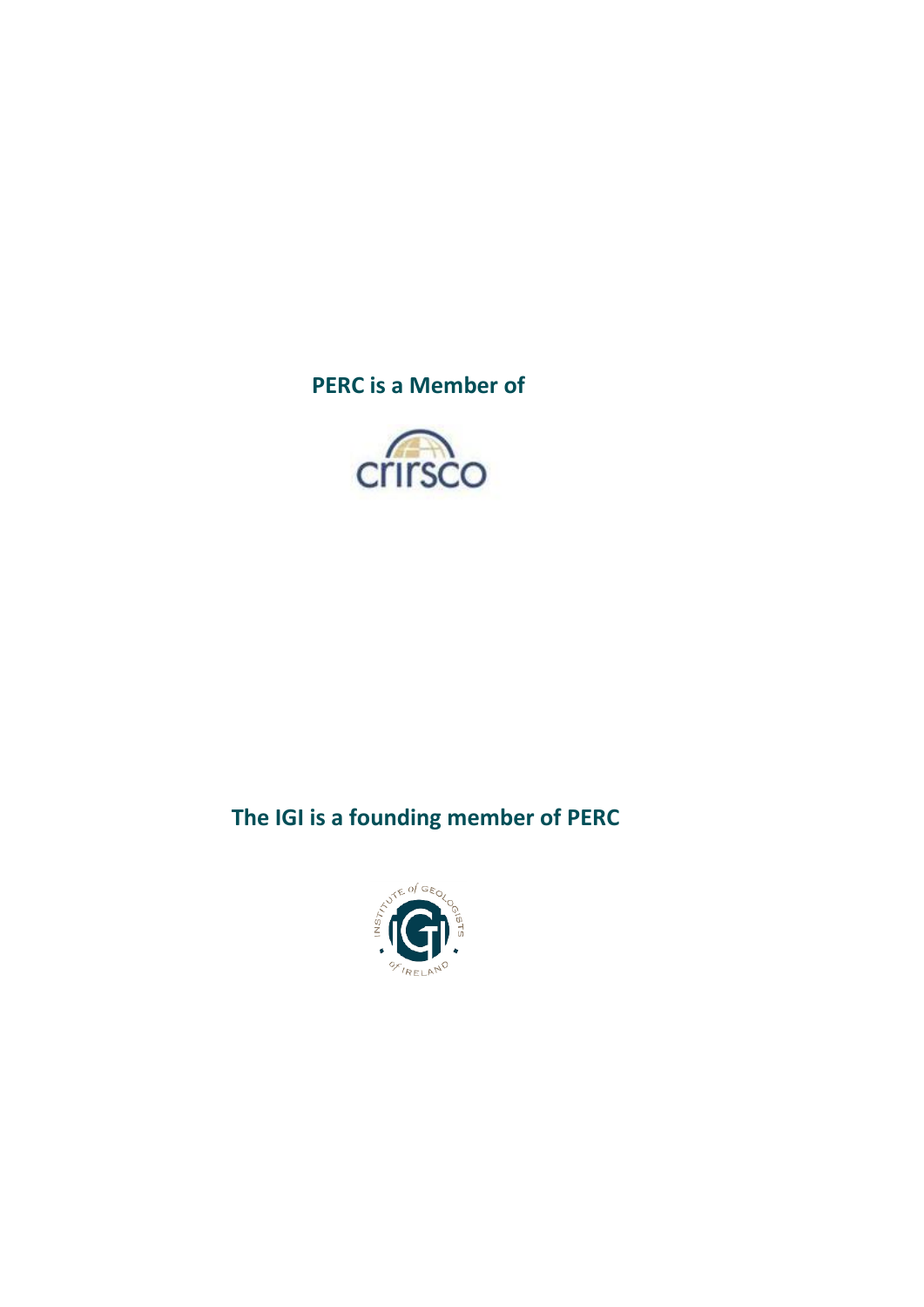## **IGI SUMMARY GUIDE TO PUBLIC REPORTING FOR MINERAL COMPANIES IN EUROPE**

#### **1. Scope of the IGI Summary Guide**

The **IGI Summary Guide**<sup>1</sup> has been prepared by the Institute of Geologists of Ireland (IGI) to provide a context to the regulatory framework for the preparation of *Public Reporting*<sup>2</sup> of information on the size, quality and potential value of *Mineral Deposits* by *Competent Persons* employed, directly or indirectly, by *Companies* that have an interest in *Mineral Properties* or *Mineral Assets*.

The **IGI Summary Guide** has been written primarily for persons working in the Minerals Sector to explain the language, common usage terms and the definitions used in the reporting of *Exploration Results*, *Mineral Resources,* and *Mineral Reserves*  under the **PERC Reporting Standard**.

### **2. Background**

The European Stock Market Authority (ESMA), the relevant regulatory body in Europe, defines Mineral *Companies* as '*Companies* with material *Mineral Projects' <sup>3</sup>* .

The London Stock Exchange (LSE) defines a Mineral *Company* as 'a company or group, whose principal activity is, or is planned to be, the extraction of *Mineral Resources* (which may or may not include exploration for *Mineral Resources*)' (Financial Conduct Authority (FCA) Handbook).

Such Mineral *Companies* may rely on investors for financing the evaluation and development of *Mineral Projects*. These investors or potential investors and their professional advisers must not be knowingly misled by any communication or publicity reports issued by, or on behalf, of the Mineral *Companies.*

To ensure that all investors have the same information presented clearly and transparently, and to reduce the risk of investors being misled, most Securities Exchanges on which Mineral *Companies* are traded have introduced regulations to control the *Public Reporting* of *Mineral Projects*, specifically the *Public Reporting* of *Exploration Results* (including *Exploration Targets*), *Mineral*  *Resources* and *Mineral Reserves*. These regulations are based on the *Reporting Codes* and *Standards,* which govern the reporting terminology used to present information on *Mineral Projects* to investors or potential investors and their professional advisers.

The Committee for Mineral Reserves International Reporting Standards (CRIRSCO) is an international grouping of representative organisations responsible for developing *Mineral Reporting Codes* and *Standards.* As of October 2021, there are fourteen members listed on the CRIRSCO website *-* see [www.crirsco.com](http://www.crirsco.com/) CRIRSCO has compiled a set of standard definitions and an agreed template for developing National *Reporting Standards.* CRIRSCO is continuously expanding by working with new jurisdictions to help develop relevant *Reporting Codes* and *Standards*.

The respective Securities Exchanges then use these *Reporting Codes* and *Standards* to regulate the reporting of *Exploration Results* (including *Exploration Targets*), *Mineral Resource* and *Mineral Reserves* in *Public Reports*, which **include but are not limited to annual and quarterly company reports, media releases, information memoranda, technical papers, website postings**  and public presentations [2.11]<sup>4</sup>.

The Pan-European Reserves and Resources Reporting Committee (PERC), of which the IGI is one of the four founding *Professional Organisations,* is the European member of CRIRSCO. As part of the conditions of membership of CRIRSCO, PERC has developed and periodically updated the **PERC Reporting Standard** based on the CRIRSCO Template, for use by *Mineral Companies* when reporting on *Exploration Results, Mineral Resource* and *Mineral Reserves*. References in the IGI Summary Guide are to the **PERC Reporting Standard 2021** ('PERC 2021'). However, existing users are permitted to use the PERC Reporting Standard 2017 until the end of 2022.

Anyone seeking to understand the *solid Mineral raw materials* industry should familiarise themselves with the sector's language; the **IGI Summary Guide** provides a valuable starting point. In particular, the proper use of the terms *Exploration Results*, *Mineral Resources* and *Mineral Reserves* must be noted. The specialist minerals geologist, mining engineer, processing engineer, or any other interested person must understand the use of these terms, when to use

<sup>1</sup> Text in **Bold** format represents key terms in the IGI Summary Guide and the main Definitions (see Appendix 1).

<sup>2</sup> Text in *Italics* represents the defined terms and other reporting terminology used in the **PERC Reporting Standard.**

<sup>&</sup>lt;sup>3</sup> Highlighted texts are direct quotes from the Reference Text.

<sup>4</sup> Cross-references to the **PERC Reporting Standard** clauses are presented as **[X.X]** (e.g. [3.1] is clause 3.1, [3.14g] represents the guidance under clause 3.14**.**

The **IGI Summary Guide** provides an introduction to the Reporting of Exploration Results, Mineral Resources and Mineral Reserves under the **PERC Reporting Standard** for European Stock Exchanges and Markets [www.percstandard.org](http://www.percstandard.eu/)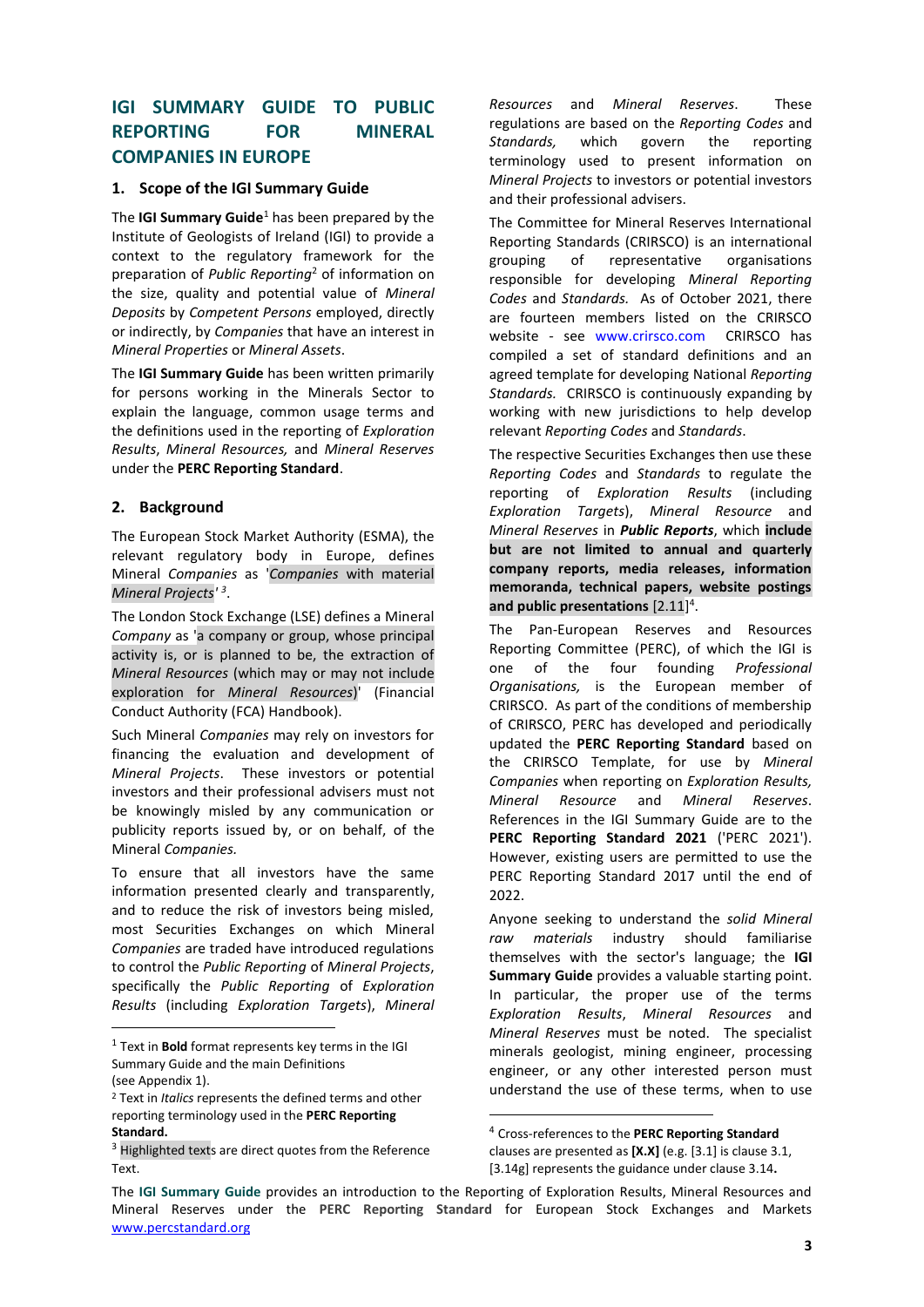them and more importantly, when not to use them.

The **PERC Reporting Standard** sets out the minimum required standards and additional recommendations and guidelines for the *Public Reporting* of *Exploration Results*, *Mineral Resources* and *Mineral Reserves* [2.1].

Any person commenting upon or reporting on *solid Mineral raw materials* must meet the requirements of a *Competent Person,* who is **a**  *Minerals* **industry professional, defined as a professional member, registrant or licensee of a**  *Recognised Professional Organisation* **(RPO)<sup>5</sup> in the list of professional organisations accredited by PERC, with enforceable disciplinary processes, including the powers to suspend or expel a member** [3.2].

The **IGI Summary Guide** summarises the principles and standard definitions underlying the **PERC Reporting Standard**. The **IGI Summary Guide** highlights the key aspects of *Public Reporting* for Mineral *Companies*, as presented in the **PERC Reporting Standard 2021**, as an easy reference for both non-technical and expert users.

The **IGI Summary Guide** is, however, not a substitute for the **PERC Reporting Standard**, and any *Competent Person* preparing a *Public Report* must comply with the full text of the **PERC Reporting Standard 2021** at [www.percstandard.org/perc-standard/](http://www.percstandard.org/perc-standard/)

ESMA's definition of *Mineral Projects* includes 'hydrocarbons including crude oil, natural gas (whether the hydrocarbon is extracted from conventional or unconventional reservoirs.'

For Oil and Gas Reporting, the user of the **IGI Summary Guide** is directed to the Petroleum Resources Management System (SPE-PRMS), designed to provide a comprehensive classification framework for both *conventional* and *unconventional oil and gas volumes* that a *Company* may have associated with its portfolio of *Oil and Gas Resources* and *Oil and Gas Reserves*  see www.spe.org

### **3. Responsibilities**

The responsibilities of the main interested parties involved in the *Public Reporting* on *Mineral Properties* or *Mineral Assets* are outlined below:

- *Mineral Companies:* must conform to the relevant government legislation, Securities Exchange and Market Regulations for the jurisdictions in which their shares are listed. These regulations typically require *Public Reporting* to be done in compliance with specific *Reporting Codes* or *Reporting Standards*. It is the responsibility of the *Company or Reporting Entity<sup>6</sup> , acting through its Board of Directors* [3.1], to use the appropriate professional standards and requirements for the *Public Reporting* of information on *Mineral Properties* or *Mineral Assets,* which in Europe, would generally follow the **PERC Reporting Standard**. To comply with such regulations, Mineral *Companies* would need to employ or contract a suitably qualified and experienced professional geologist or engineer to act as *Competent Person(s)* for such *Public Reporting. The Company or Reporting Entity*  issuing a *Public Report* must disclose the name(s) of the *Competent Person(s*) [3.5];
- **Minerals Industry Professional Geologists and Engineers:** who are acting as *Competent Persons* are required to be a professional member, registrant or licensee of a *Recognised Professional Organisation* (RPO), in the list of professional organisations accredited by PERC [2.9], and should have the ability to perform the activity [2.9g] for which they are responsible*.*

All professional members of a RPO with the required relevant experience to act as *Competent Person(s)* are obliged to apply the principles and appropriate terminology of the **PERC Reporting Standard** when preparing estimates and documentation to be used as the basis for, or to support, a *Public Report* or *Public Reporting* by Mineral *Companies*;

• *Competent Persons:* are required to assess exploration data, prepare reports on *Exploration Results* (including *Exploration Targets*), prepare estimates and reports on *Mineral Resources* and *Mineral Reserves* in compliance with the **PERC Reporting Standard**. *Competent Person(s)* are required to follow industry best practices and should be satisfied in their own minds that they could face their peers and demonstrate competence

<sup>5</sup> A *Recognised Professional Organisation (RPO)* is an organisation or association which is recognised for the purposes of the **PERC Reporting Standard** as providing the professional qualifications or registration required for a person to act as a *Competent Person.*

<sup>6</sup> *Reporting Entity* means an entity in respect of which it is reasonable to expect the existence of users who rely on the entity's general purpose financial statements for information that will be useful to them for making and evaluating decisions about the allocation of resources.

The **IGI Summary Guide** provides an introduction to the Reporting of Exploration Results, Mineral Resources and Mineral Reserves under the **PERC Reporting Standard** for European Stock Exchanges and Markets [www.percstandard.org](http://www.percstandard.eu/)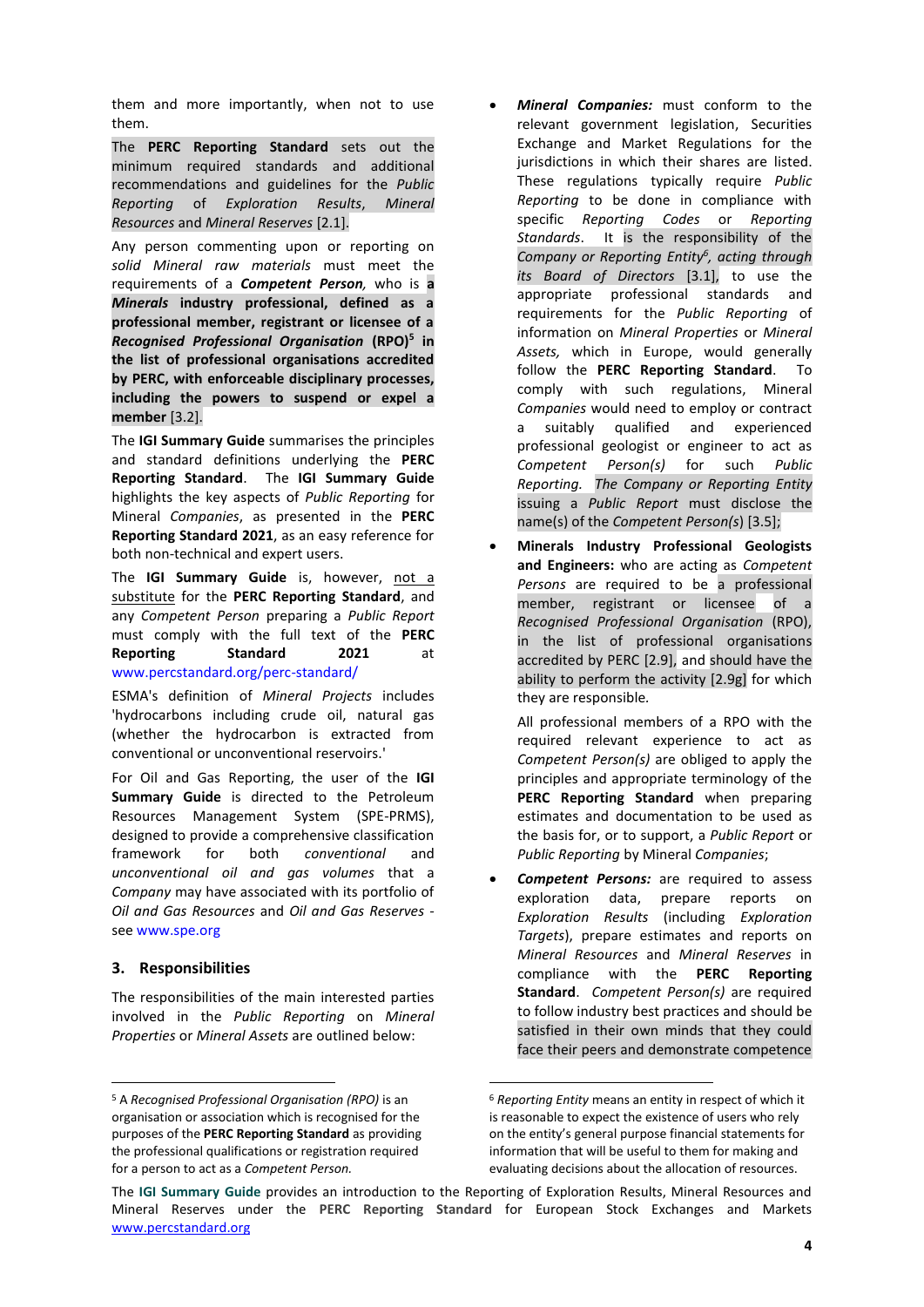in the commodity, type of *Mineral Deposit* and situation under consideration [3.14g], and should be able to defend their work in a court of law. The *Competent Person(s)* must at all times discharge their duties with fidelity to the Public and undertake their work with integrity and professional responsibility in their professional or employed capacities. The *Competent Person(s)* must be familiar with the *Code of Ethics* and/or the *Code of Conduct* that applies due to the *Competent Person's* membership of a *Professional Organisation*;

- **Investors or potential investors and their professional advisers:** should check that *Public Reports* by Mineral *Companies* state which *Reporting Code* or *Standard* has been used and that those reports provide evidence of the written consent of the named *Competent Person(s),* before the release of the *Pubic Report,* to agree to the form and context in which the information presented in the *Public Report* appears [3.7]. As a matter of due diligence, investors should also contact the relevant *Professional Organisation* to confirm that the named *Competent Person* is a member in good standing;
- **Other Interested Parties:** should be aware that there are internationally agreed standards for the *Public Reporting* of information on Mineral Properties *or Mineral Assets*, and if necessary, contact the relevant *National Reporting Organisation* (PERC in the case of Europe), *Professional Organisation* (e.g. IGI), or CRIRSCO for further information.

#### **4. The PERC Reporting Standard**

The Pan-European Reserves and Resources Reporting Committee (PERC) serves as the *National Reporting Organisation* for Europe, including, but not limited to, member countries of the European Union (EU).

Representation on PERC includes representatives from the major and junior mining sectors, industrial minerals, aggregates, coal, the investment and financial community, consultants and professional accreditation organisations.

The **PERC Reporting Standard** is the European equivalent of a family of *Reporting Codes* and *Standards* that follow the *CRIRSCO International Reporting Template* for the *Public Reporting* of *Exploration Targets, Exploration Results*, *Mineral Resources* and *Mineral Reserves*. The **PERC Reporting Standard** applies to all *solid Mineral raw materials* for which *Public Reporting* of *Exploration Results, Mineral Resources,* and *Mineral Reserves*  is required by any relevant regulatory authority [2.2].

The **European Securities and Markets Authority** (ESMA) is an independent EU Authority that contributes to safeguarding the stability of the European Union's financial system. ESMA allows for the use of the CRIRSCO family of *Reporting Codes* and *Standards*, including the **PERC Reporting Standard**, for the *Public Reporting* of *solid Mineral raw materials.*

The six-member organisations of PERC, namely: Institute of Geologists of Ireland (IGI); Institute of Materials, Minerals, Mining (IOM3); Geological Society of London (GSL); the European Federation of Geologists (EFG); Fennoscandian Association for Metals and Minerals Professionals (FAMMP) and the Iberian Mining Engineers Board (IMEB) have adopted the **PERC Reporting Standard** for use by their members. Therefore, the terminology, use of terminology, and requirements of the **PERC Reporting Standard** are binding on their members and the members of their constituent organisations, as in the case of the EFG*.*

#### **5. Definitions of some Key Terms**

The key terms and the associated definitions used in *Public Reporting* by Mineral *Companies* are presented in **Appendix 1 of this document**: **PERC 2021 SUMMARY SHEET – DEFINITIONS.**

**A** *Mineral* **is any substance, extracted for value, occurring naturally in or on the Earth, in or under**  water or in tailings, residues or stockpiles [2.3]<sup>7</sup>. The term *Mineral, or solid Mineral raw material includes,* but is not limited to, metalliferous minerals; mineralised fill, remnants, pillars, lowgrade mineralisation, stockpiles, dumps and tailings; coal; diamonds and other gemstones; industrial minerals; cement feed materials and construction raw materials; dimension stone, ornamental and decorative stone; oil shales, oil sands and other energy minerals extracted by mining methods; and metallic or non-metallic minerals extracted by solution mining methods; mining waste and other waste materials [2.4]. The principles of the **PERC Reporting Standard** also apply to the assessment and reporting of other *Mineral* raw materials and *Minerals* extracted from liquid brines [2.5];

**Mineralisation** is any single *Mineral* or combination of *Minerals* occurring in a mass or deposit of economic interest. The term is intended to cover all forms in which mineralisation

 $7$  The text of the Standard Definition is highlighted in **Bold** text.

The **IGI Summary Guide** provides an introduction to the Reporting of Exploration Results, Mineral Resources and Mineral Reserves under the **PERC Reporting Standard** for European Stock Exchanges and Markets [www.percstandard.org](http://www.percstandard.eu/)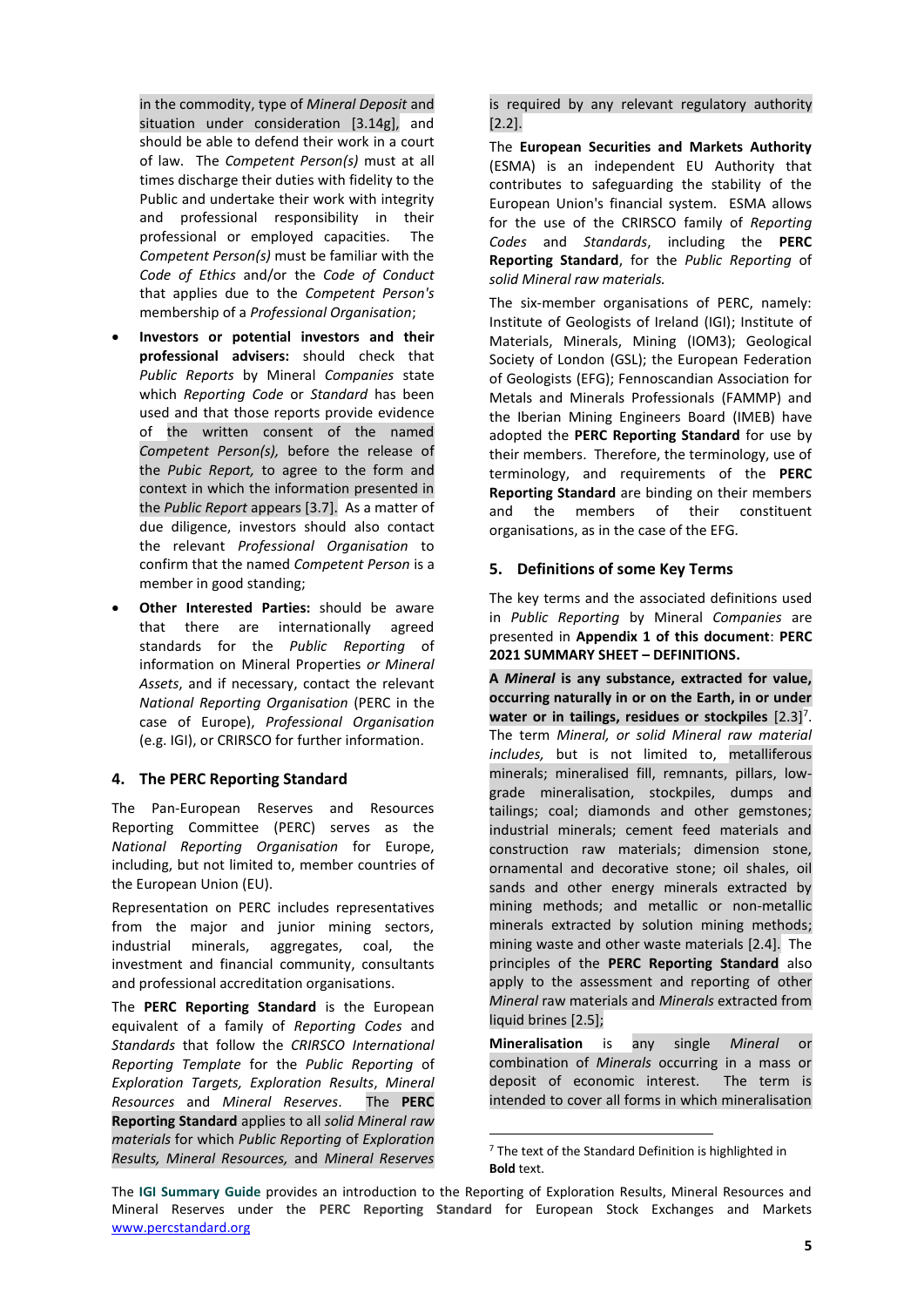might occur, whether by class of deposit, mode of occurrence, genesis, style, or composition [Ap10];

*A Mineral Deposit* is a natural accumulation of *Mineral* or combination of *Minerals* in the Earth's crust, in the form of one or several bodies of economic interest, which can be extracted at the present time or at some time in the future [Ap10].

*A* **Mineral** *Company* means a *company* with material Mineral Projects (131a<sup>8</sup>).

• A Mineral *Company* involved in exploration and/or mining listed on a Stock Exchange must report on their *Mineral Properties or Mineral Assets* using a balanced approach to providing reliable, transparent information for investors or potential investors and their professional advisers to allow them to make an informed assessment of the significance of the Mineral *Company's* prospects.

*Mineral Projects* means the exploration, development, planning or production activities (including royalty interests) involving *Minerals* (131b).

• *Mineral Projects* may also involve concentrates, tailings, and other materials that might have been waste in a previous operation(s) but now might be explored or investigated as a *Mineral* prospect.

### **6. Principles of Public Reporting**

A *Public Report* on *solid Mineral raw materials* is any written or verbal communication concerning *Mineral Projects. Public Reports* should be written, or spoken (if being verbalised), so as not to mislead any member of the Public, either intentionally or inadvertently, as to the presence or otherwise of *solid Mineral raw materials* in, or on the Earth's crust, or of their value.

The intent of the **PERC Reporting Standard** is to provide a minimum standard for *Public Reporting. Public Reporting* **or** *Public Reports* **are reports prepared for the purpose of informing investors or potential investors and their professional advisers on** *Exploration Results* **(including** *Exploration Targets***),** *Mineral Resources* **or** *Mineral Reserves.* **They include but are not limited to annual and quarterly** *Company* **reports, media releases, information memoranda, technical papers, website postings and public presentations** [2.11], and other reports to regulatory authorities, or as required by law [2.12]*.*

In cases where summary information is presented, the *Pubic Report* must clearly state that the information is a summary. A reference must be provided, giving the source and location of the publically available **PERC Reporting Standard**-compliant *Public Report(s),* or *Public Reporting* on which the summary is based [2.16]*.*

The most important matter to consider when preparing a *Public Report* is to ensure that the report contains information that an investor or potential investor and their professional advisors may rely on when making an investment decision related to the Mineral *Company* or *Reporting Entity.* A *Public Report* should present information on the material characteristics and assumptions about a *Mineral Project* clearly and transparently, and avoid presenting information that may mislead readers.

The principles governing the operation and application of the **PERC Reporting Standard** are transparency, materiality, competence, and accountability [2.6].

- **Transparency** requires that the reader of a *Public Report* is provided with sufficient information, the presentation of which is clear and unambiguous, to understand the report and not to be misled [2.7];
- *Materiality* requires that a *Public Report*  contains all the relevant information which investors or potential investors and their professional advisers would reasonably require and reasonably expect to find in a *Public Report* to make a reasoned and balanced judgement [2.8].

Materiality must be assessed from an investor point of view to enable investors to make an informed assessment of the prospects of the Mineral *Company/ Reporting Entity/ Issuer <sup>9</sup>* (131c). The materiality of *Mineral Projects* should be assessed having regard to all the *Company's Mineral Projects* relative to the *Reporting Entity /Issuer* and its group taken as a whole (131c). All assumptions must be documented and explained, and full disclosure must be made in all material aspects and assumptions;

• *Competence* requires that the *Public Report* is based on work that is the responsibility of a suitably qualified and experienced person(s), who is a professional member, registrant or licensee of a *Recognised Professional Organisation (RPO)* with an enforceable *Code* 

<sup>8</sup> Cross-references to **ESMA/2013/319** are presented as **(13X.x).**

<sup>9</sup> An *Issuer* is a legal entity that develops, registers and sells securities to finance its operations.

The **IGI Summary Guide** provides an introduction to the Reporting of Exploration Results, Mineral Resources and Mineral Reserves under the **PERC Reporting Standard** for European Stock Exchanges and Markets [www.percstandard.org](http://www.percstandard.eu/)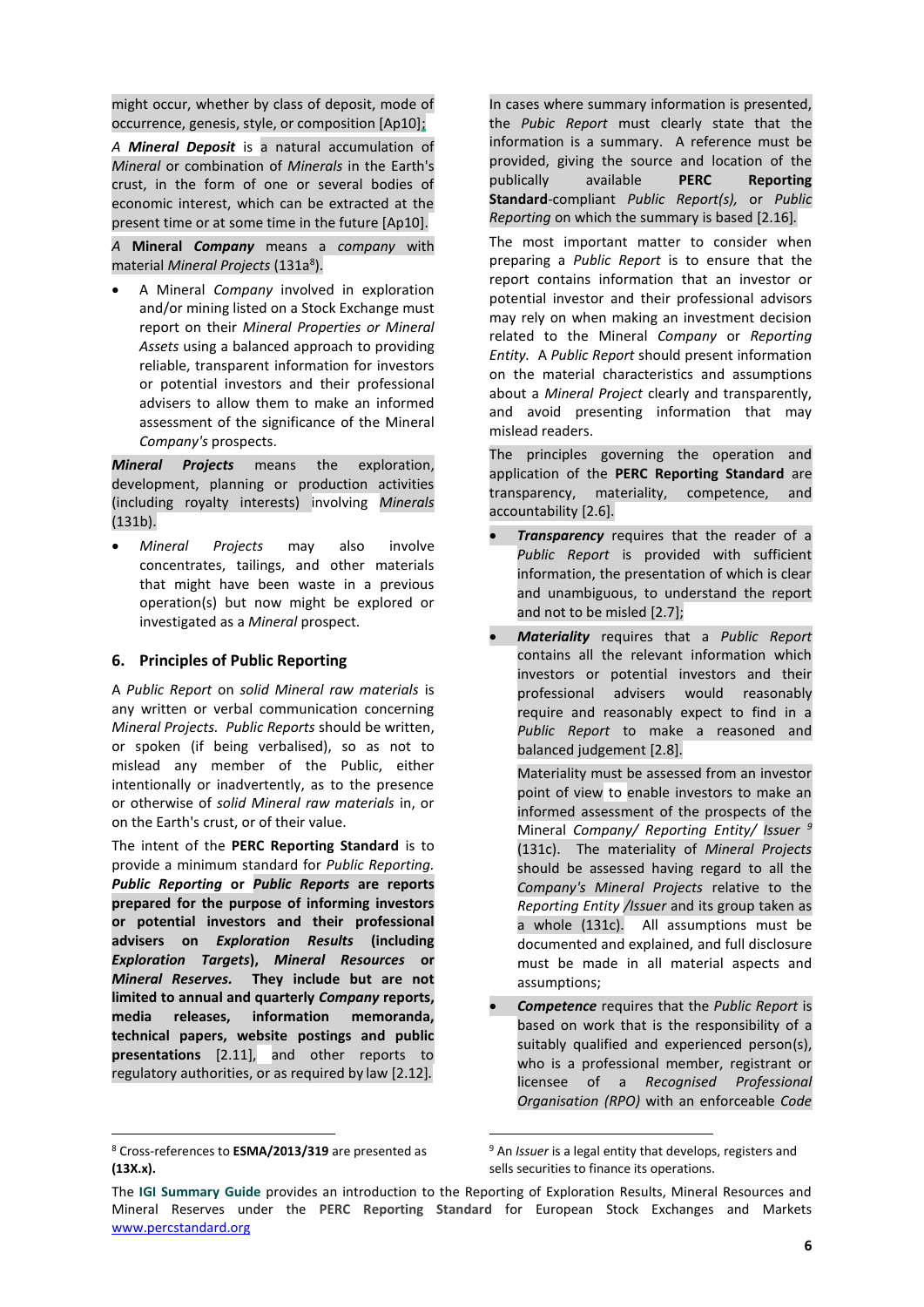*of Ethics* and a disciplinary process which includes the powers to suspend or expel a member [2.9].

**The** *Competent Person* **must have a minimum of five years relevant experience in the style of mineralisation or type of** *Mineral Deposit*  **under consideration and in the activity that person is undertaking** [3.2]*;* and

• **Accountability** requires that the *Competent Person(s)* named in a *Public Report* is an (are) individual(s) who are identified in the *Public Report* as accepting responsibility for the information on which the *Public Report* is based. The *Competent Person(s*) must be entitled to act in the capacity stated in the *Public Report* [2.10] and must be satisfied that their work has not been unduly influenced by the organisation*, Company, Reporting Entity,* or person commissioning the *Public Report* or a report containing information that may be used in a *Public Report* [3.14].

## **7. Corporate Responsibility for Public Reporting**

A *Public Report* concerning the *Company's or Reporting Entity's Exploration Results*, *Mineral Resources* and *Mineral Reserves* is the responsibility of the *Company* or *Reporting Entity*, acting through its *Board of Directors* [3.1]*.*

The *Reporting Codes* and *Standards* require that a *Public Report* must be based on and fairly reflect the information and supporting documentation on *Exploration Results, Mineral Resources and Mineral Reserves* prepared by or under the direction of and signed by a *Competent Person(s)*  [3.3].

The *Mineral Company* must also:

- Disclose any relevant information concerning a *Mineral Deposit,* including material changes to the *Mineral Resources* and *Mineral Reserves,* that could materially influence the economic value of the *Mineral Deposit* to the *Mineral Company* [2.22];
- Declare the effective date of a *Mineral Resource* and *Mineral Reserve* statement [2.24];
- Declare the *Company's* or *Reporting Entity's*  economic interest in the *Mineral Project* or operation [2.25];
- Ensure that the documentation detailing *Exploration Results*, *Mineral Resource* and *Mineral Reserve* estimates, on which a *Public Report* is based, must be prepared by, or

under the direction of, and signed by a *Competent Person(s)* [3.4];

- Disclose the name(s) of the *Competent Person(s)* and any associated relationship with the *Company* or *Reporting Entity* [3.5];
- Obtain the written consent of the named *Competent Person(s),* before the release of the *Public Report*, to agree to the form and context in which the information presented in the *Public Report* appears [3.7];
- At least annually review and, if required, prepare a *Public Report* on their, *Exploration Results*, *Mineral Resources* and *Mineral Reserves*.

## **8. Non-Public Reporting (Non-compliant Reporting)**

The United Nations Framework Classification for Resources (UNFC), prepared by the United Nations Economic Commission for Europe's (UNECE) Expert Group on Resource Management, is an international scheme for the classification, management and reporting of energy, mineral, and raw material resources. The UNFC system is used for Policy formulation in energy and raw material studies, National Resources Management functions as well as Corporate business processes. Although there is an overlapping commonality with the CRIRSCO type *Reporting Codes* and *Standards*, the UNFC has a different focus, primarily for the long-term management of National Mineral Assets. Together with CRIRSCO, the UNECE has provided a bridging document that illustrates how the CRIRSCO defined terms relate to the UNFC categories (UNECE, 2015). In line with its focus on sustainable resource management, the UNFC allows for the presentation of uneconomic or sub-economic Mineral Inventory.

- A **Mineral Inventory** represents the total accumulation of all mineralisation of potential economic interest, drilled or sampled, regardless of cut-off grade, likely mining dimensions, location or continuity [6.4g], including material that does not have 'reasonable prospects for eventual economic extraction'. Mineral Inventory does not have reasonable prospects for eventual economic extraction and must not be aggregated with any category of *Mineral Resources* or *Mineral Reserves*, and must not be included in *Public Reports.*
- Mineral Inventory estimates may include potentially economic or marginally economic mineralisation that would not qualify as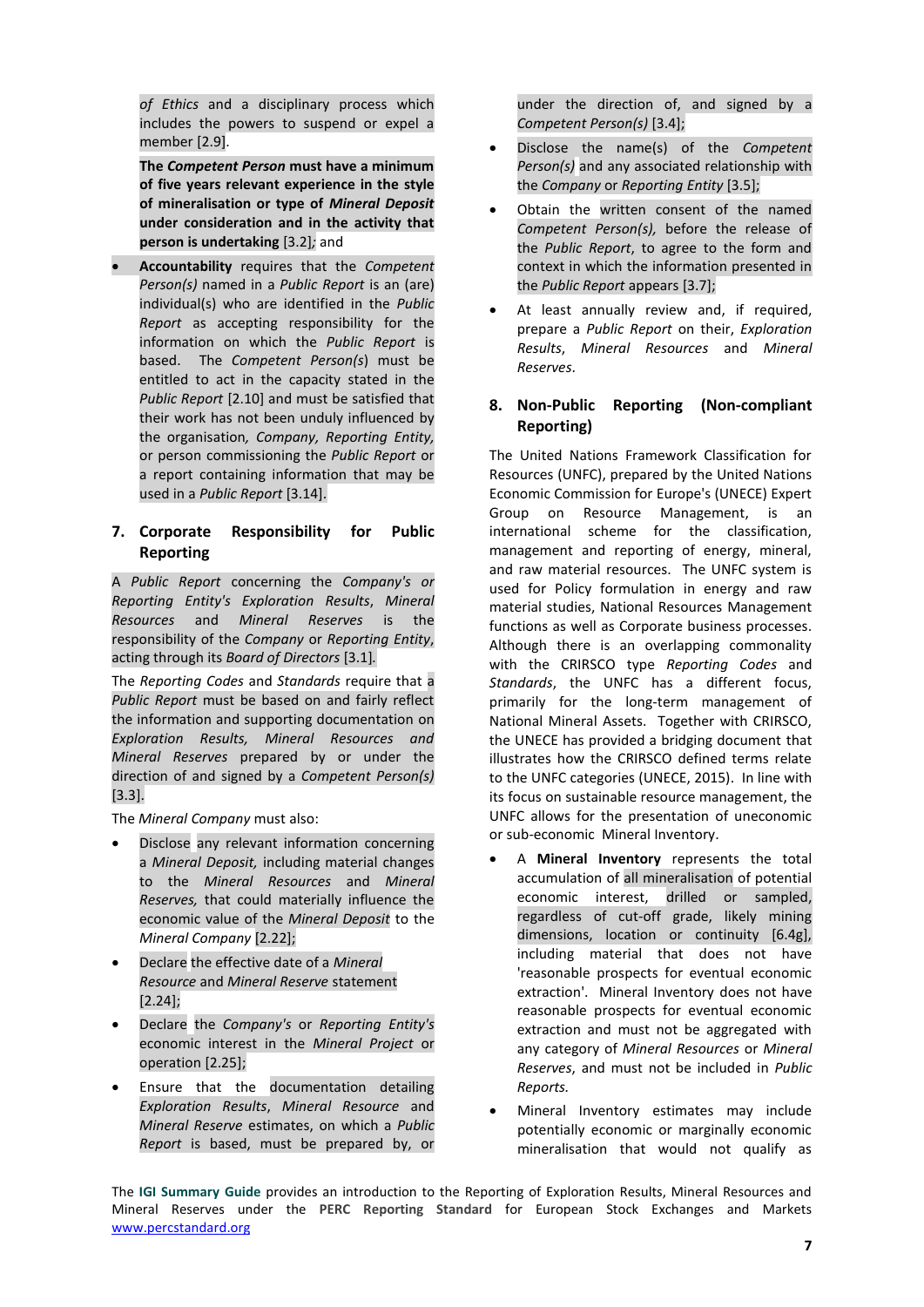*Mineral Resources*, but may be required to fully disclose all *mineralisation* of potential economic interest in Mineral Inventory and exploration reports to the government, intergovernmental or non-governmental organisations or agencies.

• A Mineral *Company* may be required to provide information on their *Mineral Properties* or *Mineral Assets* to other Regulatory Authorities, report *solid Mineral raw materials* estimates and prepare forecasts of Mineral Inventory to underpin minerals policies required to attract inward investment and exploration activity. If obliged to prepare such reports, the *Competent Person(s),* or authors, must include a cautionary note in these reports indicating that such estimates are not PERC-compliant and do not constitute *Exploration Targets, Exploration Results, Mineral Resources* or *Mineral Reserves*. There are circumstances in which a *Company* may be required to record estimates of non-compliant *Mineral* quantities and grade or quality which may not be *Publicly Reported* according to the **PERC Reporting Standard**. These circumstances may include requirements such as submitting to Government authorities statements as to the mineral potential of land within their ownership or control in connection with National Mineral Inventory or spatial planning (prevention of sterilisation). Where public authorities require statements in these categories as a matter of law, they must be provided only accompanied by a statement that they are strictly confidential and not for publication.

### **9. Exploration Results, Mineral Resources, and Mineral Reserves**

**PERC Figure 1** of the **PERC Reporting Standard** sets out the framework for classifying tonnage and grade or quality estimates to reflect different levels of geological confidence, confidence in the



*Modifying Factors* (the factors affecting extraction, see Section 12) and the different degrees of technical and economic evaluation required [4.1]. The categories shown in **PERC Figure 1** must be used to report *Exploration Results*, *Mineral Resources,* and *Mineral Reserves* [4.3]*.*

**PERC Table 1** in the **PERC Reporting Standard** is a high-level checklist of reporting and assessment criteria to facilitate a reasoned and balanced approach to *Public Reporting* of *Minerals Projects***.**  It provides, in a summary form, a list of criteria that must be considered when preparing *Public Reports* on *Exploration Results, Mineral Resources*  and *Mineral Reserves*. Commentary must be provided for all relevant sections of **PERC Table 1** on an 'if not, why not' basis [1.8]. In the first *Public Report* of a *Mineral Resource* or *Mineral Reserve* for a project or operation that is material to the *Company* or *Reporting Entity*, or when the *Mineral Resource or Mineral Reserve* estimates have materially changed from when they were last reported, a summary of the information in relevant sections of the **PERC Table 1** must be provided on an 'if not, why not' basis [6.21, 7.23].

**PERC Table 2** in the **PERC Reporting Standard** provides guidance on the relevance and expected level of detail of the **PERC Table 1** sections for the different *Technical Study* types [1.9].

### **10. Reporting of Exploration Results**

*Exploration Results* **include data and information generated by** *Mineral* **exploration programmes that might be of use to investors or potential investors and their professional advisers, but which do not form part of a declaration of** *Mineral Resources* **or** *Mineral Reserves* [5.1].

- If an Exploration *Company* or Mineral *Company* reports on *Exploration Results*  relating to mineralisation or a *Mineral Deposit*, then the *Exploration Results* must not be part of a formal declaration of *Mineral Resources* or *Mineral Reserves* [5.3].
- *Public Reports* of the *Exploration Results* must not be presented in a way that unreasonably implies the discovery of potentially economic mineralisation [5.3], and must contain sufficient information to allow a considered and balanced judgement of their significance [5.4];
- Include a description of the geological style and nature of the mineralisation [2.21]; and
- *Exploration Results* must have reasonable prospects of being used to estimate a *Mineral Resource* following further exploration [4.5];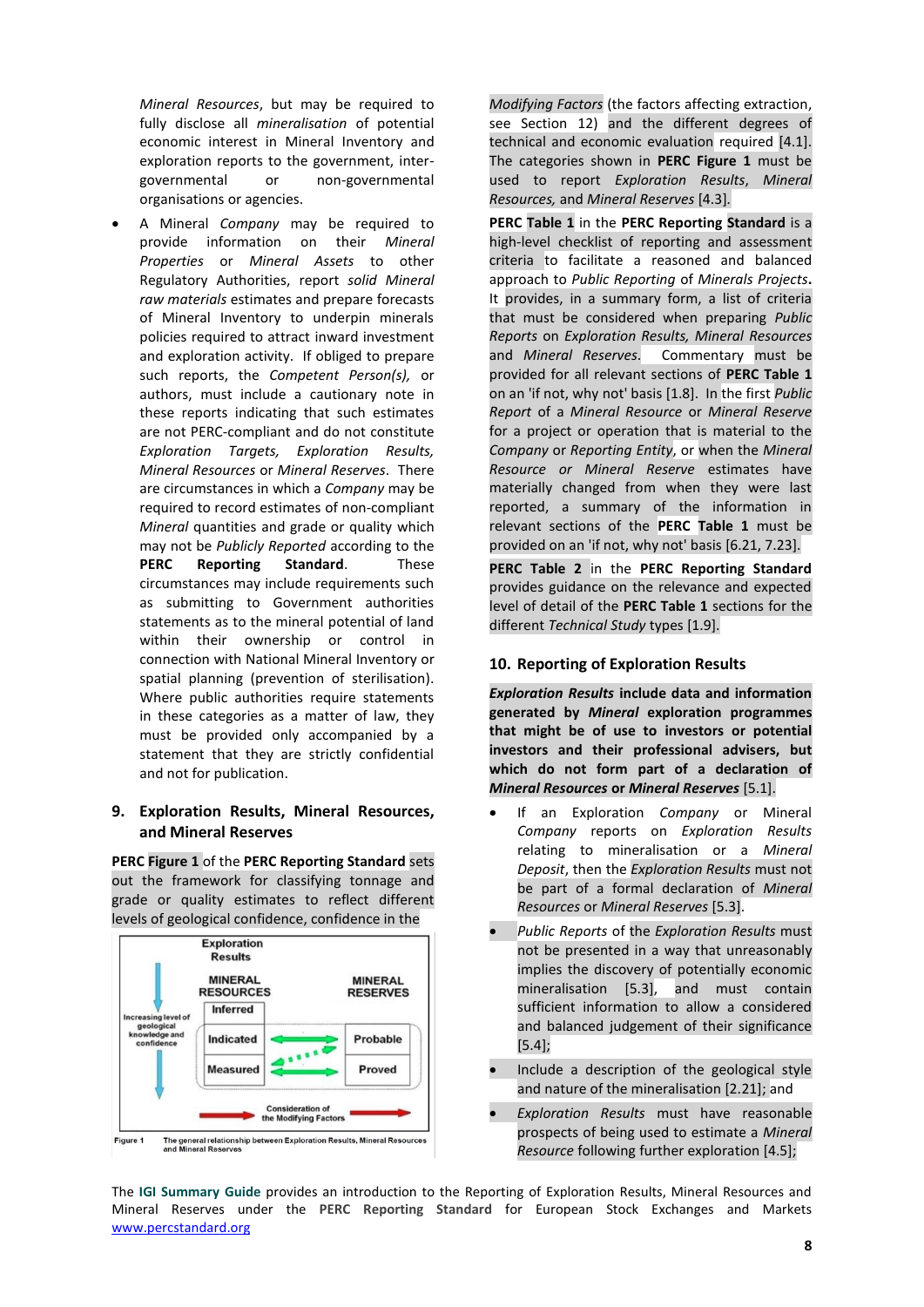**An** *Exploration Target* **is a statement or estimate of the exploration potential of a** *Mineral Deposit*  **in a defined geological setting where the statement or estimate, quoted as a range of tonnes and a range of grade or quality, relates to mineralisation for which there has been insufficient exploration to estimate** *Mineral Resources* [5.12].

- Although not encouraged, an Exploration *Company* or Mineral *Company* in the early stages of an exploration programme may report on an *Exploration Target* by stating that the *Company* intends to search for the stated *Exploration Target* in a defined geologically prospective setting, area or region.
- At an early stage of exploration, an *Exploration Target* is typically a statement or estimate based on an exploration concept for the presence of *Mineral(s)* of economic interest in a defined geological setting where such material has not yet been confirmed.
- Later in the exploration cycle, an *Exploration Target* would typically be a statement or estimate of the exploration potential of an identified zone of *Mineral(s)* of economic interest, based on initial sampling results from a specific location where the mineralisation has been identified.
- An *Exploration Target* could also be based on a concept to develop a new extraction or processing method or to develop a new market for material that is currently considered uneconomic.
- The Competent Person must state the level of prior exploration work (by the Mineral *Company* or *Reporting Entity* or by others) that has been undertaken prior to the *Public Reporting* of an *Exploration Target* and must state the associated *Exploration Results* that relate to the *Publicly Reported Exploration Target* [5.14];
- The Mineral *Company* must also include a proximate statement in the *Public Report* that the potential quantity and grade or quality of the *Exploration Target* is conceptual, that there has been insufficient exploration to define a *Mineral Deposit* or *Mineral Resource,* and that it is uncertain whether further exploration would result in the determination of a *Mineral Resource* [5.16]; and
- If a *Public Report* includes an *Exploration Target*, there is a requirement that the proposed exploration activities designed to test the validity of the *Exploration Target* must be detailed and must include the budget and

timeframe within which the exploration activities are expected to be completed [5.18].

#### **11. Reporting of Mineral Resources**

**A** *Mineral Resource* **is a concentration or occurrence of solid material of economic interest in or on the Earth's crust in such form, grade or quality, and quantity that there are reasonable prospects for eventual economic extraction. The location, quantity, grade or quality, continuity and other geological characteristics of a** *Mineral Resource* **are known, estimated or interpreted from specific geological evidence and knowledge, including sampling.**

*Mineral Resources* **are subdivided, in order of increasing geological confidence, into the** *Inferred Mineral Resource***,** *Indicated Mineral Resource,* **and** *Measured Mineral Resource* **categories** [6.1].

The choice of the appropriate category of *Mineral Resource* depends upon the quantity, distribution and quality of data available and the level of confidence attached to those data [6.13]. *Public Reports* of *Mineral Resources* must specify one or more of the categories of 'Inferred', 'Indicated' or 'Measured' [6.14]*.* 

*Mineral Resource* estimates of quantity and grade or quality are inherently subject to some level of uncertainty and inaccuracy [2.19g].

- *For an Inferred Mineral Resource, although*  **estimated on the basis of limited geological evidence and sampling, the geological evidence is sufficient to imply, but not verify, geological and grade or quality continuity** [6.5]. The critical words in the definition are **'limited'** and **'imply';**
- *For an Indicated Mineral Resource*, *the*  **geological evidence is derived from the adequately detailed and reliable exploration, sampling and testing and is sufficient to assume geological and grade or quality continuity between points of observation** [6.9]. The critical words in the definition are **'adequately'** and **'assume';** and
- *For a Measured Mineral Resource*, the **geological evidence is derived from detailed and reliable exploration, sampling and testing and is sufficient to confirm geological and grade or quality continuity between points of observation** [6.11]. The critical words in the definition are **'detailed'** and **'confirm'.**
- *Mineral Resources* are estimates of mineralisation within those portions of a *Mineral Deposit* that have 'reasonable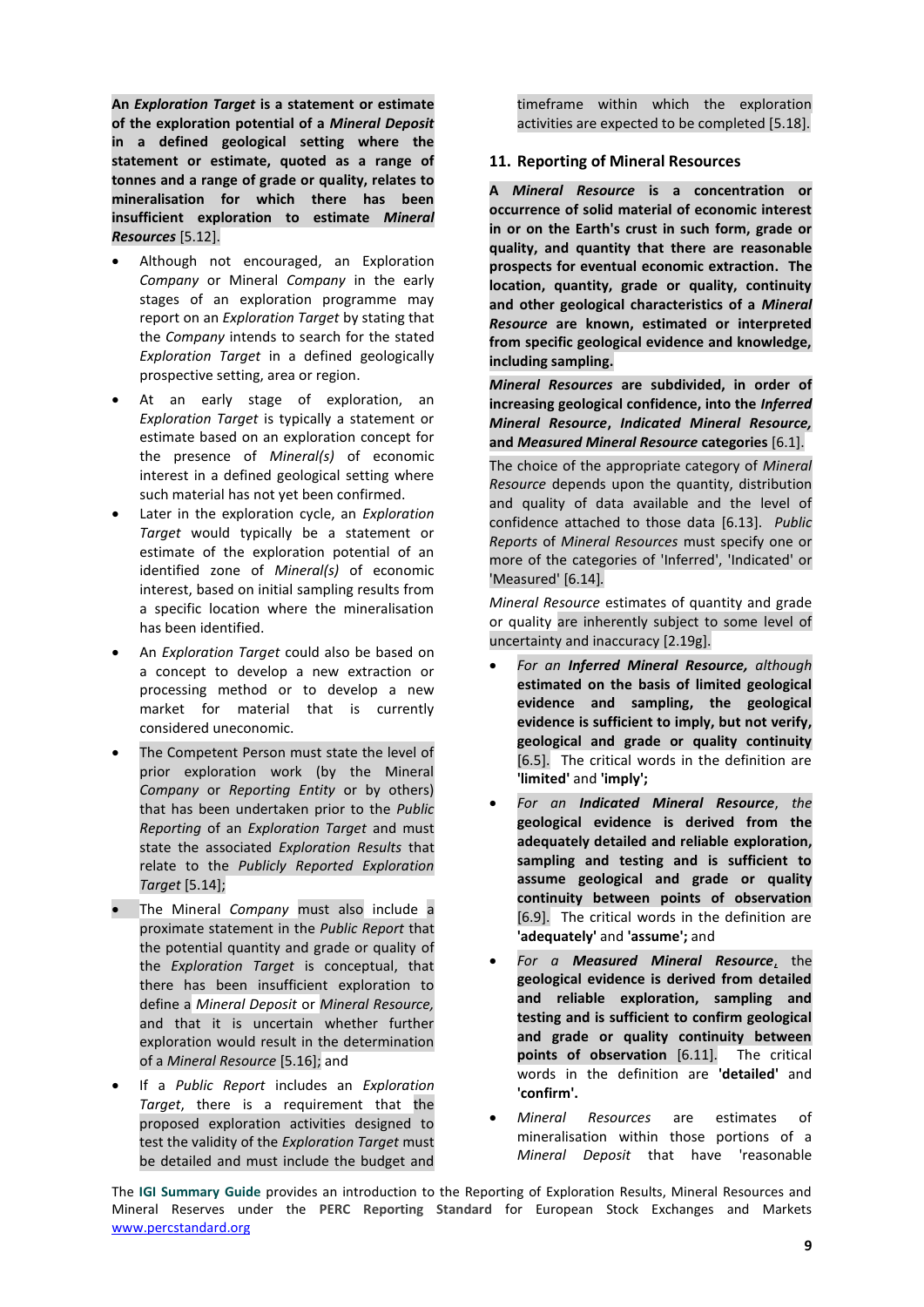prospects for eventual economic extraction', estimated or interpreted from specific geological information and knowledge, including sampling, with input from other relevant disciplines on relevant matters regarding technical, environmental social and governance (ESG), and economic factors.

- Portions of a *Mineral Deposit* where there are no 'reasonable prospects for eventual economic extraction' do not qualify as *Mineral Resources* and must not be included in *Public Reports* [6.3];
- 'Reasonable prospects for eventual economic extraction' implies a judgement (albeit preliminary) by the *Competent Person(s)*  regarding all *Modifying Factors* [6.4g];
- Any material assumptions made in determining the 'reasonable prospects for eventual economic extraction' must be clearly stated, discussed and justified in the *Public Report* and supporting documentation [6.4g];
- The assessment of the 'reasonable prospects' of eventual economic extraction' of *Mineral Resources* and that extraction could reasonably be justified for *Mineral Reserves* at the time of *Public Reporting* must include a written consideration of the direct and indirect environmental and social cost of extraction, processing, and end-use in terms of environmental degradation, ecological diversity, cultural destruction or climate change [12.2];
- *Mineral Resource* estimates are not precise calculations, being dependent on the interpretation of limited information on the location, shape and continuity of the *Mineral Deposit* and on the available sampling results [6.22g]. Reporting of tonnage and grade or quality figures must reflect the relative uncertainty of the estimate by rounding off to appropriately significant figures [6.22]; and
- An *Indicated Mineral Resource* is that part of a *Mineral Resource* for which quantity, grade or quality, densities, shape and physical characteristics are estimated with sufficient confidence to allow the application of *Modifying Factors* in sufficient detail to support mine planning and the evaluation of the economic viability of the *Mineral Deposit*  [6.9].
- A *Measured Mineral Resource* is that part of a *Mineral Resource* for which quantity, grade or quality, densities, shape and physical characteristics are estimated with sufficient confidence to allow the application of

*Modifying Factors* in sufficient detail to support detailed mine planning and the final evaluation of the economic viability of the *Mineral Deposit* [6.11].

- A *Measured Mineral Resource* requires written confirmation in the *Public Report* that the geology, mineralogy, mineability, amenability to processing, and other relevant *Modifying Factors* have been considered [6.12].
- The words' ore' and 'reserves' must not be used in stating *Mineral Resource* estimates, as the terms imply technical feasibility and economic viability [6.19].

### **12. Level of Technical and Economic Study Undertaken**

The conversion of *Mineral Resources* to *Mineral Reserves* requires the consideration of the *Modifying Factors.* The estimation of *Mineral Reserves* must include consideration of all relevant *Modifying Factors* with input from a range of disciplines (4.9).

*'Modifying Factors'* **are considerations used to convert** *Mineral Resources to Mineral Reserves***. These include but are not restricted to mining, processing, metallurgical, infrastructure, economic, marketing, legal, environmental, social, governance ('ESG') and regulatory factors** [4.8].

- Any specific legal, permitting, social, environmental and other factors that would have a material bearing on the conversion of *Mineral Resources* to *Mineral Reserves* must be reported.
- Should a *Mineral Company* report *Mineral Reserves,* then the *Mineral Company* must have undertaken an appropriate technical and economic study (whether a *Pre-feasibility Study* or a *Feasibility Study)* to determine realistically assumed *Modifying Factors* and to determine that a mine plan and process flowsheet is technically achievable, environmentally and socially acceptable, and economically viable [8.8].

The *Scoping, Pre-Feasibility* and *Feasibility Study* requirements are included in **PERC Table 2** [8.2].

**A** *Scoping Study, or Preliminary Economic Assessment (PEA)*, **is an order of magnitude technical and economic study of the potential viability of** *Mineral Resources* **that includes appropriate assessments of realistically assumed** *Modifying Factors* **together with any other relevant operational factors that are necessary to demonstrate at the time of reporting that**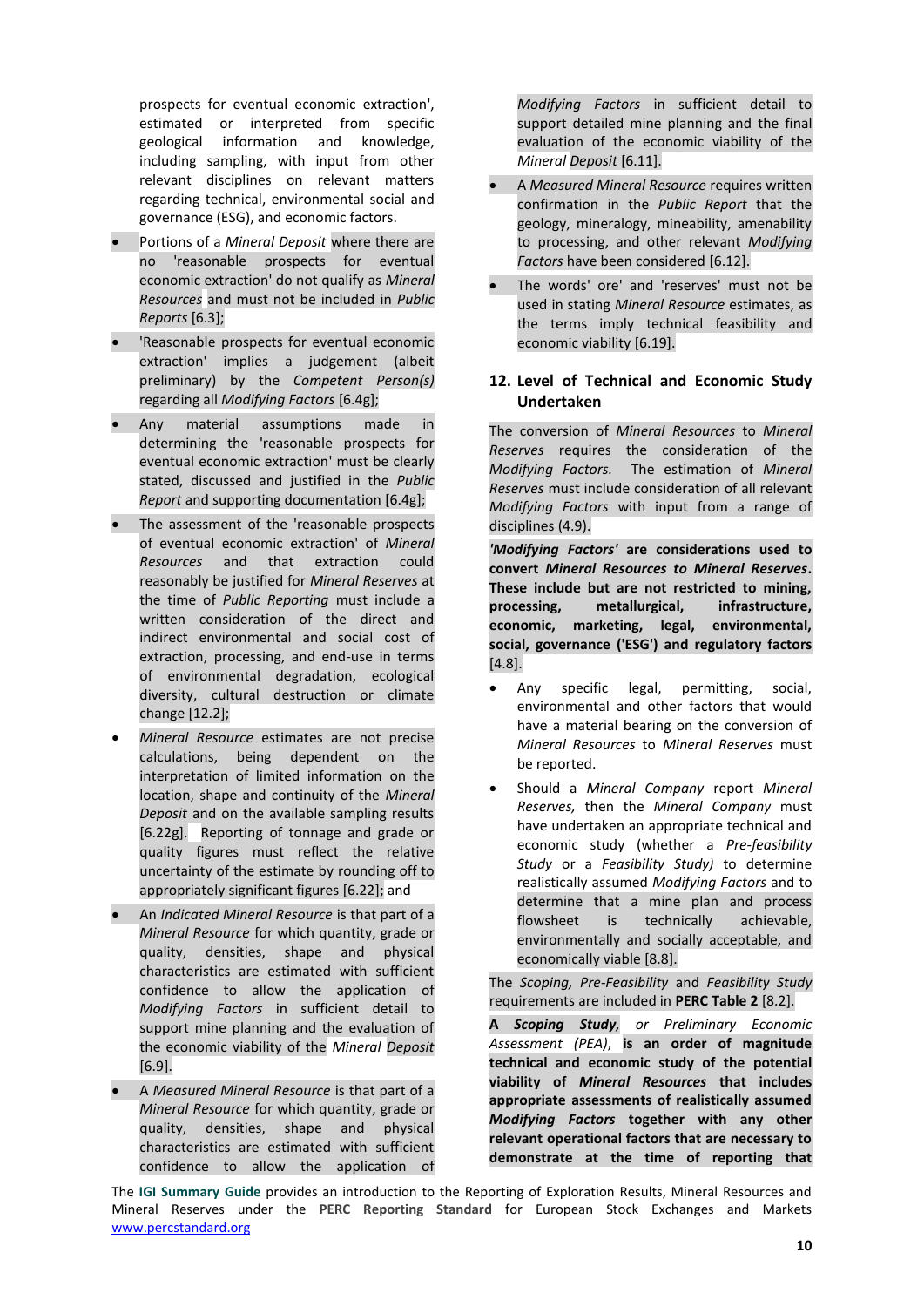**progress to a** *Pre-Feasibility Study* **can be reasonably justified** [8.3].

- A *Scoping Study* must not be used as the basis for the estimation of *Mineral Reserves* [8.4].
- Following the completion of a *Scoping Study,* the *Company* or *Reporting Entity* must include a cautionary statement [8.5] that the low level technical and economic assessments are insufficient to support estimation of *Mineral Reserves* or provide assurance of an economic development case [8.5g].

**A** *Pre-Feasibility Study* **is a comprehensive study of a range of options for the technical and economic viability of a** *Mineral Project* **that has advanced to a stage where a preferred mining method is established, and an effective method of** *Mineral* **processing is determined. It includes a financial analysis based on reasonable assumptions on the** *Modifying Factors* **and the evaluation of any other relevant factors which are sufficient for the** *Competent Person,* **acting reasonably, to determine if all or part of the** *Mineral Resource* **may be converted to a** *Mineral Reserve* **at the time of reporting** [8.6].

• A study to at least a *Pre-Feasibility Study* level must have been carried out to determine that the mine plan and process flowsheet is technically achievable, environmentally and socially acceptable, and economically viable and that all material *Modifying Factors* have been considered [8.8] to the appropriate level of confidence to be able to convert all or part of the *Mineral Resources* to *Mineral Reserves*.

**A** *Feasibility Study* **is a comprehensive technical and economic study of the selected development option for a** *Mineral Project* **that includes appropriately detailed assessments of applicable** *Modifying Factors,* **together with any other relevant operational factors and detailed financial analysis that are necessary to demonstrate at the time of reporting that extraction is reasonably justified. The results of the** *Feasibility Study* **may reasonably serve as the basis for a final decision by a proponent or financial institution to proceed with, or finance, the development of the** *Mineral Project [*8.7].

An **Operational** *Life of Mine Plan* is a design and financial and economic study of an existing operation in which appropriate assessments have been made of existing geological, mining, metallurgical and all other *Modifying Factors,* which are considered in sufficient detail (to at least a *Pre-feasibility Study* level) to demonstrate at the

time of reporting that continued extraction is reasonably justified [Ap10].

• In order to declare *Mineral Reserves*, an existing operation must have a defined *Life of Mine Plan* (to at least the level of a *Pre-Feasibility Study*).

### **13. Reporting of Mineral Reserves**

**A** *Mineral Reserve* **is the economically mineable part of a** *Measured Mineral Resource* **and/or** *Indicated Mineral Resource.* **A** *Mineral Reserve* **includes diluting materials and allowances for losses, which may occur when the material is mined or extracted and is defined by studies at** *Pre-Feasibility Study or Feasibility Study* **level as appropriate, that include the application of**  *Modifying Factors*.**Such studies demonstrate that at the time of reporting, extraction could reasonably be justified** [7.1].

- *Mineral Reserves* are subdivided in order of increasing confidence into *Probable Mineral Reserves* and *Proved Mineral Reserves* categories [7.1], which is determined primarily by the appropriate level of confidence in the geological factors of the *Mineral Resource,* and after considering the degree of confidence or any uncertainties in the *Modifying Factors* [7.12].
- *Mineral Reserves* are those portions of *Indicated Mineral Resources* and *Measured Mineral Resources* which, after the application of all relevant *Modifying Factors,* result in an estimated tonnage and grade or quality, that in the opinion of the *Competent Person(s)* making the estimates, can be the basis of a viable project or operation [7.2].
- *Mineral Reserve* estimates must be supported by a *Pre-Feasibility Study* or *Feasibility Study*  that demonstrate the projects or operation's technical and economic viability and that, at the time of reporting, extraction could reasonably be justified [4.7];

**A** *Probable Mineral Reserve* **is the economically mineable part of an Indicated** *Mineral Resource,*  **and in some circumstances, a** *Measured Mineral Resource.* **The confidence in the** *Modifying Factors* **applying to a** *Probable Mineral Reserve* **is lower than that applying to a** *Proved Mineral Reserve* [7.8].

**A** *Proved Mineral Reserve* **is the economically mineable part of a** *Measured Mineral Resource***. A** *Proved Mineral Reserve* **implies a high degree of confidence in the** *Modifying Factors* [7.10].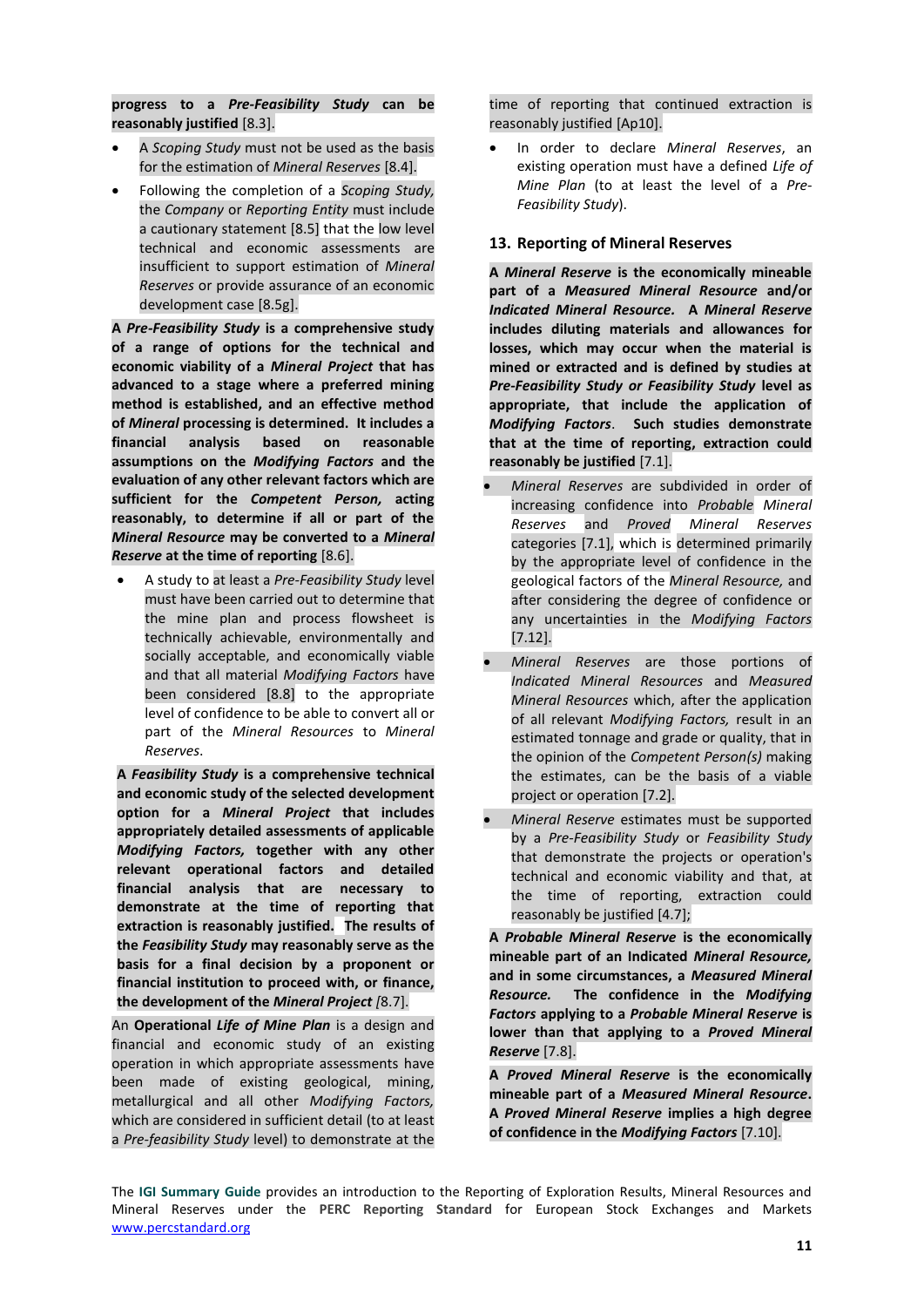- *Public Reports* of *Mineral Reserves* must specify one or both of the categories of *Proved Mineral Reserves* and *Probable Mineral Reserve* [7.15];
- The assessment of the reasonable justification for extraction of *Mineral Reserves* at the time of *Public Reporting* must include a written consideration of the direct and indirect environmental cost of extraction, processing, and end-use in terms of environmental degradation, ecological diversity, cultural destruction or climate change [12.2];
- In situations where figures for both *Mineral Resources* and *Mineral Reserves* are reported, a statement must be included in the *Public Report* which clearly indicates whether the *Measured Mineral Resources* and *Indicated Mineral Resources* are 'inclusive of', or 'additional to' the *Mineral Reserves* [7.20];
- *Inferred Mineral Resources* are by definition always additional to any *Mineral Resources* converted to *Mineral Reserves* [7.20g];
- *Mineral Reserve* estimates must not be added to *Mineral Resource* estimates to report a single combined figure [7.21]; and
- *Mineral Reserve* estimates are not precise calculations. Reporting of tonnage and grade or quality figures must reflect the relative uncertainty of the estimate by rounding off to appropriately significant figures [7.27].

### **14. European Securities Exchange and Stock Market Reporting Requirements**

The **European Securities & Markets Authority** (ESMA) defines the regulations for the European Economic Area (EEA) Stock Exchanges for both *solid Mineral raw materials* and hydrocarbons (ESMA/2013/319). ESMA is an independent European Union Authority that contributes to safeguarding the stability of the European Union's financial system by ensuring the integrity, transparency, efficiency and orderly functioning of financial markets, as well as by enhancing the protection of investors, [www.esma.europa.eu](http://www.esma.europa.eu/)

UK Stock Exchange Rules for the Official List, including the appropriate treatment of *Mineral Companies*, is defined by the Financial Conduct Authority (FCA). The Alternative Investment Market (AIM) has a more flexible regulatory framework regulated by the London Stock Exchange. The AIM treatment of Mineral *Companies* is set out in a 'Note for mining oil and gas companies – 2009'.

The Requirements for Mineral *Companies* given in the Prospectuses Regulation 809/2004 for European Stock Exchanges and Markets (ESMA/2013/319) allows for the use of the CRIRSCO family of *Reporting Codes* and *Standards*, including the **PERC Reporting Standard** for the reporting of *solid Mineral raw materials*, including:

- Details of *Mineral Resources*, and where applicable *Mineral Reserves* (presented separately), and *Exploration Results* in accordance with one or more of the *Reporting Standards,* such as the **PERC Reporting Standard** (132a);
- Anticipated mine life and/or exploration potential, or similar duration of commercial activity in extracting the *Mineral Reserves* (132b);
- An indication of the duration and main terms of any licences or concessions and legal, economic, environmental and social conditions for exploring and developing those licences or concessions (132c);
- The current and anticipated progress of the *Mineral* exploration and/or extraction and processing, including a discussion of the accessibility of the *Mineral Deposit* (132d); and
- An explanation of any exceptional factors that have influenced the clauses above in the declaration of *Exploration Results, Mineral Resources* and *Mineral Reserves* (132e)*.*

### **15. Complaints in respect of Public Reporting**

**Complaints:** made in respect of a *Competent Person's* professional work are dealt with under the disciplinary procedures of the *Professional Organisation* of which the *Competent Person* is a member or registrant or licensee [3.14g].

The **IGI Code of Ethics and Conduct** includes the following obligations:

- A member of the IGI may not take on the functions of an expert in fields other than their own or accept professional obligations they are not competent to discharge (IGI Code of Ethics 2); and
- A member of the IGI may not give a professional opinion, make a report, or give legal testimony without being as thoroughly informed as might be reasonably expected, considering the purpose for which the opinion, report or testimony is desired. The degree of completeness of information upon which it is based must be made clear. (IGI Code of Ethics 8).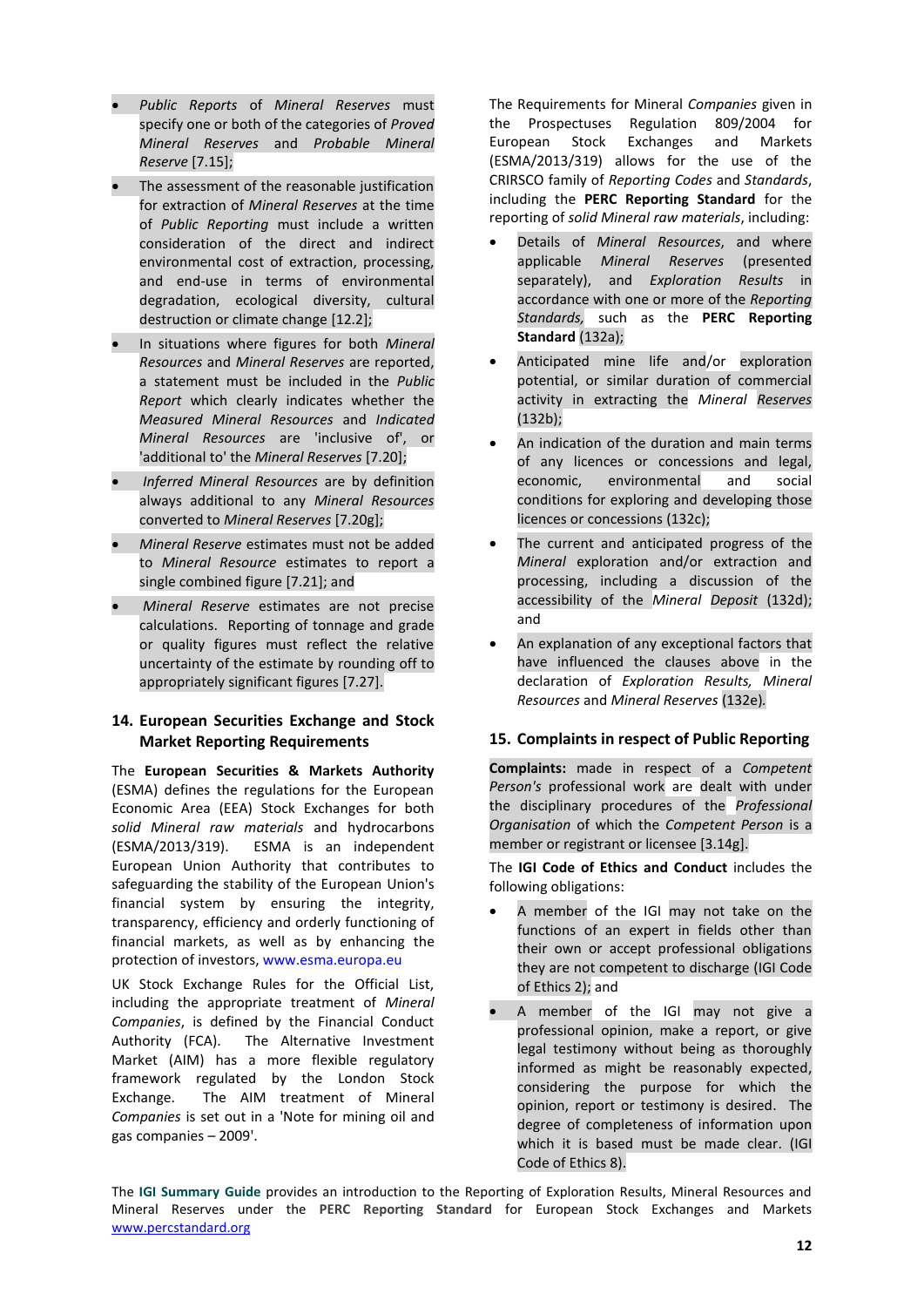**IGI Complaint and Disciplinary Procedures:** A complaint that a member of the IGI has breached the Institute's Code of Ethics in force at the time shall be referred to the Ethics Committee for a hearing as expeditiously as possible (IGI Code of Ethics 28).

Complaints made in respect of the declared *Competent Person*, who is a professional member of the IGI, responsible for *Public Reporting* for a *Mineral Company*, or in respect of the professional work of the *Competent Person,* must be presented in writing to the IGI using the **IGI Complaints Form** following the **IGI Complaint and Disciplinary Procedure** outlined on the IGI's Code of Ethics and Conduct website: [www.igi.ie/](http://www.igi.ie/)about-us/ethics/

#### **16. Source Material**

- CRIRSCO, 2019, Committee For Mineral Reserves International Reporting Standards, September 2019, [www.crirsco.com](http://www.crirsco.com/)
- ESMA 2013/318, 2013, Consultation Paper on proposed amendments to the ESMA update of the CESR recommendations for the consistent implementation of the Prospectuses Regulation regarding Mineral Companies, 20 March 2013, European Securities and Markets Authority, [www.esma.europa.eu](http://www.esma.europa.eu/)
- ESMA 2013/319, 2013, ESMA update of the CESR recommendations: The consistent implementation of Commission Regulation (EC) No 809/2004 implementing the Prospectus Directive, 20 March 2013, European Securities and Markets Authority, [www.esma.europa.eu](http://www.esma.europa.eu/)  **References (131a) to (132e)**
- Financial Conduct Authority Handbook, <https://www.handbook.fca.org.uk/>
- Institute of Geologists of Ireland, IGI, [www.igi.ie](http://www.igi.ie/)
- Institute of Geologists of Ireland, 2000, IGI Code of Ethics and Conduct, 2000, [http://igi.ie/assets/uploads/2016/01/Code-of-](http://igi.ie/assets/uploads/2016/01/Code-of-Ethics.pdf)[Ethics.pdf](http://igi.ie/assets/uploads/2016/01/Code-of-Ethics.pdf)
- London Stock Exchange, 2009, Note for Mining Oil & Gas Companies – June 2009, [https://docs.londonstockexchange.com/sites/](https://docs.londonstockexchange.com/sites/default/files/documents/guidance-note.pdf) [default/files/documents/guidance-note.pdf](https://docs.londonstockexchange.com/sites/default/files/documents/guidance-note.pdf)

• PERC Reporting Standard, 2021, Pan-European Standard for Reporting of Exploration Results, Mineral Resources And Mineral Reserves ('THE PERC REPORTING STANDARD'), The Pan-European Reserves and Resources Reporting Committee (PERC), as approved and published 1 October 2021, <https://percstandard.org/perc-standard/>

**References [1.1] to [Ap10]** 

- PERC, 2021, PERC Reporting Standard: Recognised Professional Organisations (RPO's), updated Oct 2021, [https://percstandard.org/wp](https://percstandard.org/wp-content/uploads/2021/09/PERC-RPO-LIST-OCT-2021.pdf)[content/uploads/2021/09/PERC-RPO-LIST-](https://percstandard.org/wp-content/uploads/2021/09/PERC-RPO-LIST-OCT-2021.pdf)[OCT-2021.pdf](https://percstandard.org/wp-content/uploads/2021/09/PERC-RPO-LIST-OCT-2021.pdf)
- SAMREC 2016. The South African Code for the Reporting of Exploration Results, Mineral Resources and Mineral Reserves 2016 Edition, [www.samcode.co.za](http://www.samcode.co.za/)
- Society of Petroleum Engineers, 2018, Guidelines for the Application of the Petroleum Resources Management System (SPE-PRMS 2018), June 2018, https://www.spe.org/en/industry/petroleumresources-management-system-2018/
- UNECE, 2015, Bridging Document between the Committee for Mineral Reserves International Reporting Standards (CRIRSCO) Template and the United Nations Framework Classification for Resources (UNFC), May 2015,

[https://www.unece.org/fileadmin/DAM/energ](https://www.unece.org/fileadmin/DAM/energy/se/pdfs/UNFC/UNFC_specs/Revised_CRIRSCO_Template_UNFC_Bridging_Document.pdf) [y/se/pdfs/UNFC/UNFC\\_specs/Revised\\_CRIRSC](https://www.unece.org/fileadmin/DAM/energy/se/pdfs/UNFC/UNFC_specs/Revised_CRIRSCO_Template_UNFC_Bridging_Document.pdf) [O\\_Template\\_UNFC\\_Bridging\\_Document.pdf](https://www.unece.org/fileadmin/DAM/energy/se/pdfs/UNFC/UNFC_specs/Revised_CRIRSCO_Template_UNFC_Bridging_Document.pdf) 

- UNECE, About UNFC and Sustainable Resource Management, https://unece.org/sustainableenergy/unfc-and-sustainable-resourcemanagement
- UNECE, UNFC-2019, United Nations Framework Classification for Resources, ECE ENERGY SERIES No. 61, [https://unece.org/fileadmin/DAM/energy/se/](https://unece.org/fileadmin/DAM/energy/se/pdfs/UNFC/publ/UNFC_ES61_Update_2019.pdf) [pdfs/UNFC/publ/UNFC\\_ES61\\_Update\\_2019.p](https://unece.org/fileadmin/DAM/energy/se/pdfs/UNFC/publ/UNFC_ES61_Update_2019.pdf) [df](https://unece.org/fileadmin/DAM/energy/se/pdfs/UNFC/publ/UNFC_ES61_Update_2019.pdf)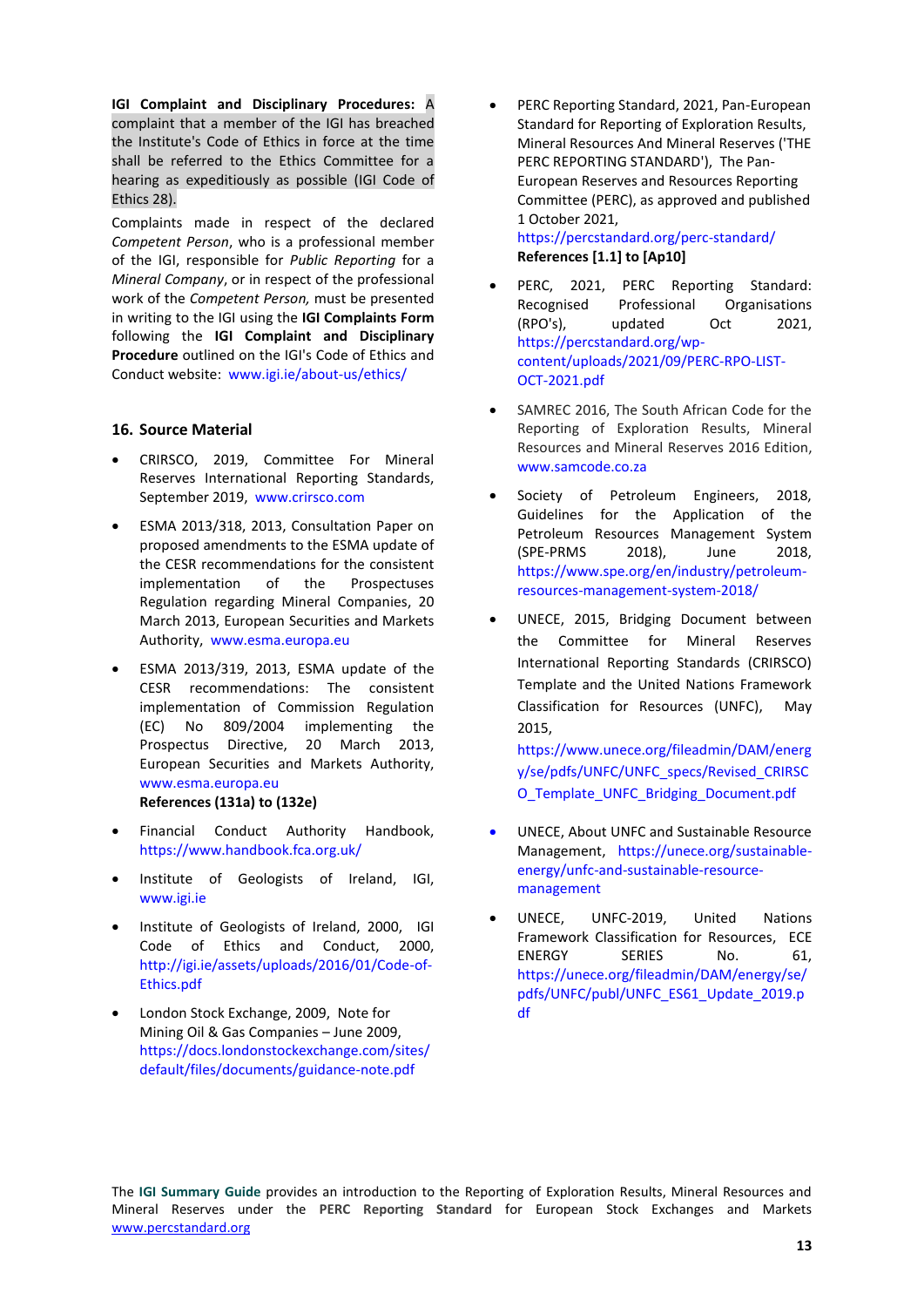## **Appendix 1: PERC 2021 SUMMARY SHEET DEFINITIONS**

PAN-EUROPEAN RESERVES + **RESOURCES REPORTING** COMMITTEE

**2.3** A **Mineral** is any substance, extracted for value, occurring naturally in or on the Earth, in or under water or in tailings, residues or stockpiles, having been formed by or subjected to a geological process but excludes, water, oil and gas.

**2.11 Public Reports** are reports prepared for the **purpose of informing investors or potential investors and their professional advisers** on Exploration Results (including Exploration Targets), Mineral Resources or Mineral Reserves. They include but are not limited to annual and quarterly company reports, media releases, information memoranda, technical papers, website postings and public presentations**.**

**3.2** A **Competent Person** is a Minerals industry professional, defined as a **professional member, registrant or licensee of a Recognised Professional Organisations (RPO) in the list of professional organisations accredited by PERC**, with enforceable disciplinary processes, including the powers to suspend or expel a member.

A Competent Person must have a minimum of five years relevant experience in the style of mineralisation or type of Mineral deposit under consideration and in the activity which that person is undertaking.

**4.8 Modifying Factors** are considerations used to convert Mineral Resources to Mineral Reserves. These include, but are not restricted to, **mining, processing, metallurgical, infrastructure, economic, marketing, legal, environmental, social and governance ('ESG') and regulatory factors.**

**5.1 Exploration Results** include **data and information generated by Mineral exploration programmes** that might be of use to investors or potential investors and their professional advisers, but which do not form part of a declaration of Mineral Resources or Mineral Reserves.

**5.12** An **Exploration Target** is a statement or **estimate of the exploration potential of a Mineral deposit** in a defined geological setting where the statement or estimate, quoted as a range of tonnes and a range of grade or quality, relates to mineralisation for which there has been insufficient exploration to estimate Mineral Resources.

**6.1** A **Mineral Resource** is a concentration or occurrence of solid material of economic interest in or on the Earth's crust in such form, grade or quality and quantity that there are **reasonable prospects for eventual economic extraction.** 

The location, quantity, grade or quality, continuity and other geological characteristics of a Mineral Resource are known, estimated or interpreted from specific geological evidence and knowledge, including sampling.

Mineral Resources are subdivided in order of increasing geological confidence into Inferred, Indicated and Measured categories.

**6.5** An **Inferred Mineral Resource** is that part of a Mineral Resource for which quantity and grade or quality are estimated on the basis of limited geological evidence and sampling.

Geological evidence is **sufficient to imply but not verify geological and grade or quality continuity**.

An Inferred Mineral Resource has a lower level of confidence than that applying to an Indicated Mineral Resource and must not be converted to a Mineral Reserve. It is reasonably expected that the majority of Inferred Mineral Resources could be upgraded to Indicated Mineral Resources with continued exploration.

**6.9** An **Indicated Mineral Resource** is that part of a Mineral Resource for which quantity, grade or quality, densities, shape and physical characteristics are **estimated with sufficient confidence to allow the application of Modifying Factors in sufficient detail to support mine planning and evaluation of the economic viability** of the Mineral deposit.

Geological evidence is derived from the adequately detailed and reliable exploration, sampling and testing and is sufficient to **assume geological and grade or quality continuity between points of observation.**

An Indicated Mineral Resource has a lower level of confidence than that applying to a Measured Mineral Resource and may only be converted to a Probable Mineral Reserve.

**6.11** A **Measured Mineral Resource** is that part of a Mineral Resource for which quantity, grade or quality, densities, shape, and physical characteristics are **estimated with confidence sufficient to allow the application of Modifying Factors to support detailed mine planning and final evaluation of the economic viability** of the Mineral deposit.

NOTE: Definition Numbers are from the PERC Reporting Standard 2021; alternate definitions are shaded in blue to Mineral Reserves under the **PERC Reporting Standard** for European Stock Exchanges and Markets improve legibility. Defined terms are underlined; key phrases are highlighted in dark blue bold text.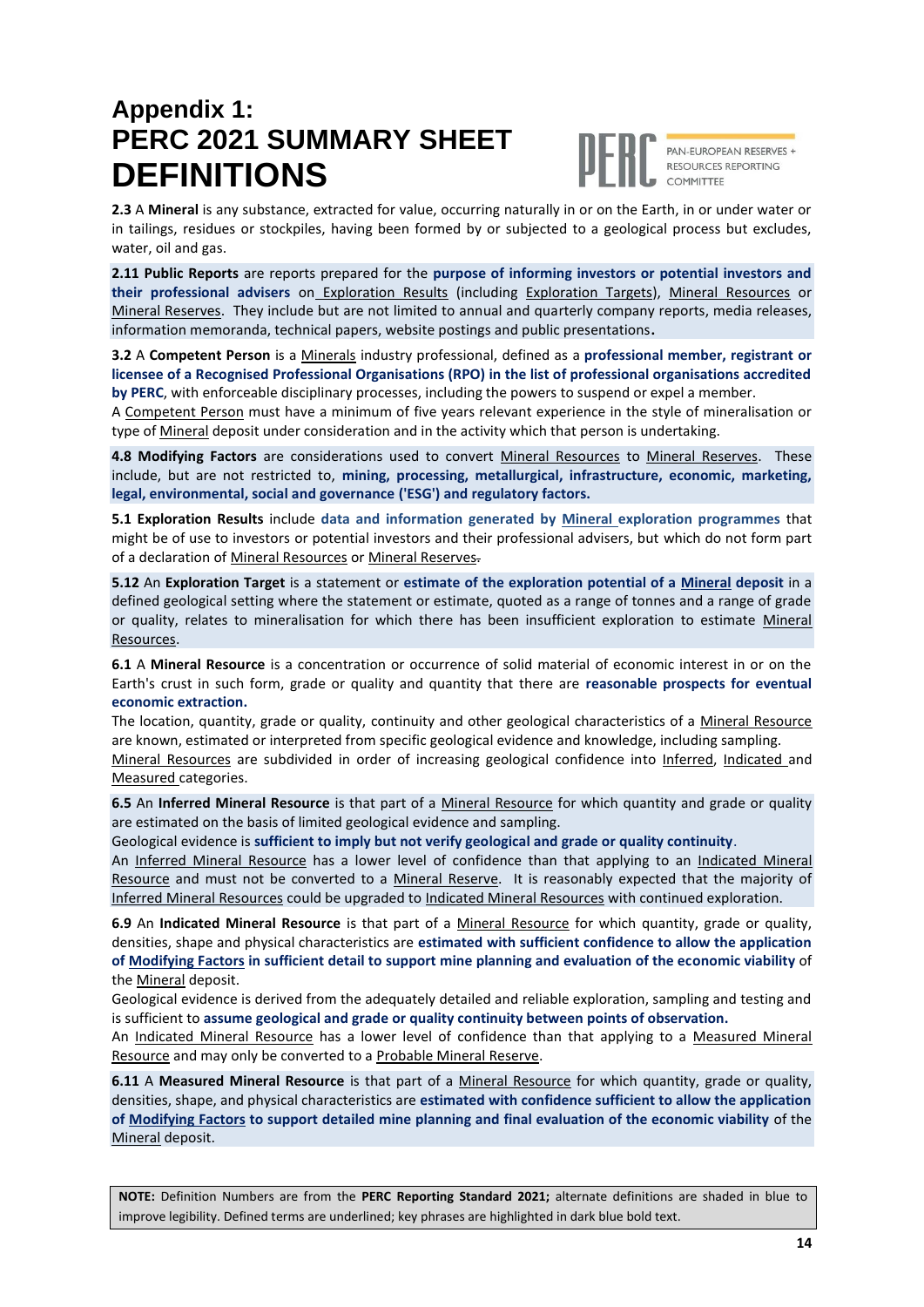Geological evidence is derived from the detailed and reliable exploration, sampling and testing and is sufficient to **confirm geological and grade or quality continuity between points of observation.** 

A Measured Mineral Resource has a higher level of confidence than that applying to either an Indicated Mineral Resource or an Inferred Mineral Resource. A Measured Mineral Resource may be converted to a Proved Mineral Reserve or to a Probable Mineral Reserve.

**7.1** A **Mineral Reserve** is the economically mineable part of a Measured Mineral Resource and/or Indicated Mineral Resource. It includes diluting materials and allowances for losses, which may occur when the material is mined or extracted and is defined by studies at a Pre-Feasibility Study or Feasibility Study level, as appropriate, that include application of Modifying Factors.

Such studies **demonstrate that, at the time of reporting, extraction could reasonably be justified**.

The reference point at which Mineral Reserves are defined, usually the point where the Mineral is delivered to the processing plant, must be stated. It is important that, in all situations where the reference point is different, such as for a saleable product, a clarifying statement is included to ensure that the reader is fully informed as to what is being reported.

Mineral Reserves are subdivided in order of increasing confidence into Probable and Proved categories.

**7.8** A **Probable Mineral Reserve** is the economically mineable part of an Indicated Mineral Resource, and in some circumstances, a Measured Mineral Resource.

The confidence in the Modifying Factors applying to a Probable Mineral Reserve is lower than that applying to a Proved Mineral Reserve.

**7.10** A **Proved Mineral Reserve** is the economically mineable part of a Measured Mineral Resource.

A Proved Mineral Reserve **implies a high degree of confidence in the Modifying Factors.** 

**8.3** A **Scoping Study** is an order of magnitude technical and economic study of the potential viability of Mineral Resources that includes appropriate assessments of realistically assumed Modifying Factors together with any other relevant operational factors that are necessary to demonstrate at the time of reporting that **progress to a Pre‐Feasibility Study can be reasonably justified.** 

**8.6** A **Pre-Feasibility Study** is a **comprehensive study of a range of options for the technical and economic viability of a Mineral project that has advanced to a stage where a preferred mining method**, in the case of underground mining, or the pit configuration, in the case of an open pit, is established **and an effective method of Mineral processing is determined**. It includes a financial analysis based on reasonable assumptions on the Modifying Factors and the evaluation of any other relevant factors which are sufficient for a Competent Person, acting reasonably, to determine if all or part of the Mineral Resource may be converted to a Mineral Reserve at the time of reporting.

A Pre-Feasibility Study is at a lower confidence level than a Feasibility Study.

**8.7** A **Feasibility Study** is a **comprehensive technical and economic study of the selected development option for a Mineral project** that includes appropriately detailed assessments of applicable Modifying Factors together with any other relevant operational factors and detailed financial analysis that are necessary to demonstrate at the time of reporting that extraction is reasonably justified (economically mineable). The results of the Feasibility Study may reasonably serve as the basis for a final decision by a proponent or financial institution to proceed with, or finance, the development of the Mineral project.

The confidence level of the Feasibility Study will be higher than that of a Pre-Feasibility Study.



#### **Figure 1: The general relationship between Exploration Results, Mineral Resources and Mineral Reserves**

NOTE: Definition Numbers are from the PERC Reporting Standard 2021; alternate definitions are shaded in blue to improve legibility. Defined terms are underlined; key phrases are highlighted in dark blue bold text.  $\ddot{\phantom{a}}$